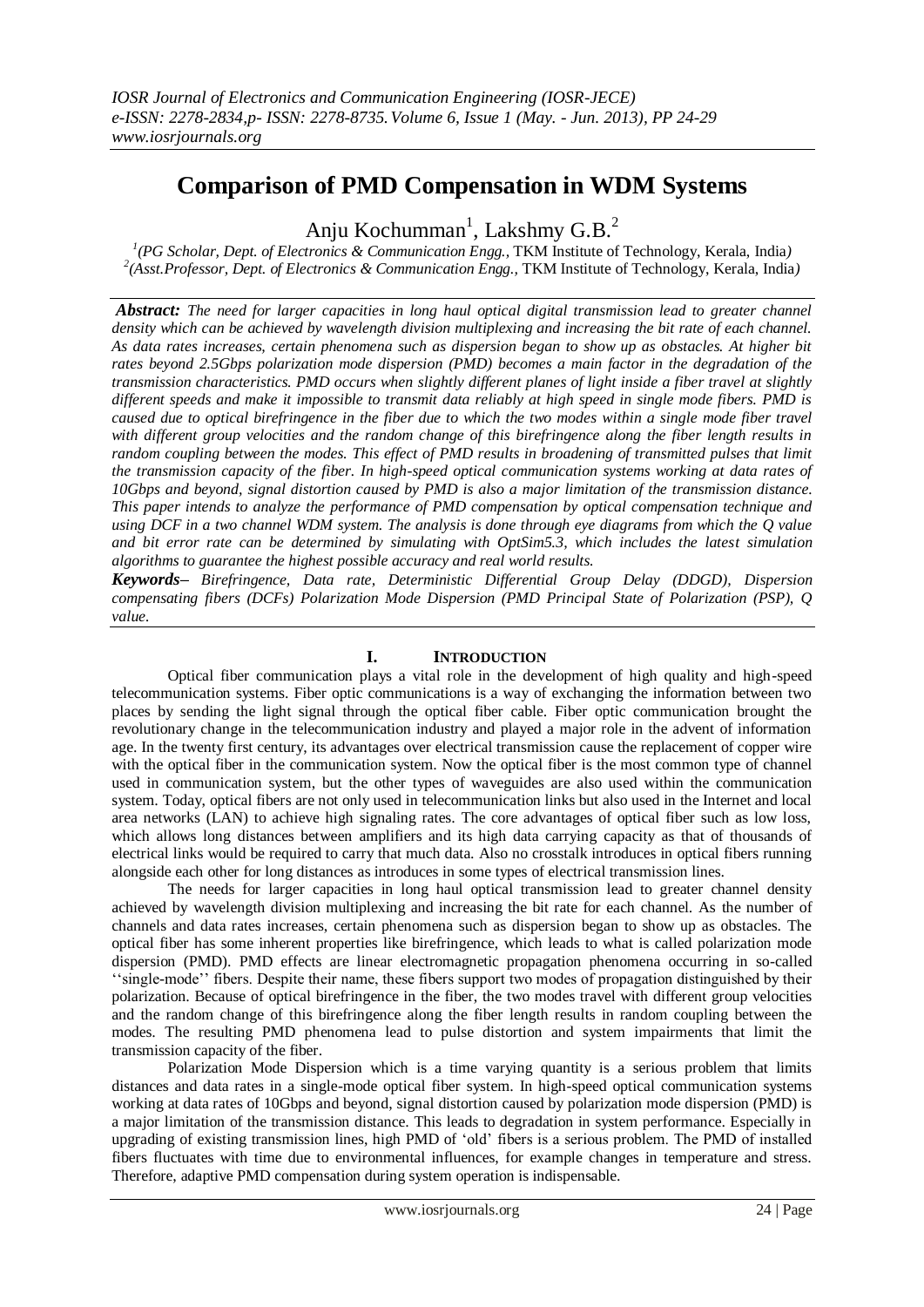In general, the effect of PMD on an optical fiber communication link at different bit rates shows that it causes several undesirable effects and it can be compensated through various compensation techniques. The goal of this work is to analyze the effect Polarization Mode Dispersion compensation in a two channel WDM system.

Here the effect of PMD compensation method is also proposed by which the degradation due to PMD can be mitigated to a certain extent. The basic principle of optical compensation method is to split the optical signal that exits from the optical fiber into two branches and sent to two polarizers which are complementary to each other to obtain two polarization states. A suitable delay is provided to one of the polarization states and no delay to the other state. Finally the two signals are added and as a result the two components experience a differential delay. This differential delay cancels the differential group delay caused due to the effect of PMD. Also the effect PMD compensation using dispersion compensating fibers in the post compensation mode is also analyzed.

## **II. SYSTEM MODELING**

Polarization mode dispersion is a physical phenomenon in optical fibers that causes light pulses to spread in time. In high speed transmission systems beyond 2.5 Gbps increase in PMD causes the broadening of pulses and hence adjacent pulses overlap and interfere with each other causing intersymbol interference (ISI).Thus the effect of PMD severely degrades the system performance. The cause of PMD is birefringence which can be due to geometrical variations in concentricity or ellipticity of fiber core or cladding during fiber manufacture or due to stress on fiber because of pressure or temperature variations. Thus PMD is varying randomly along the fiber length and therefore the effect of PMD can be reduced by introducing better fiber manufacturing techniques or by compensating for PMD effects. Compensation can be achieved by electronic equalization or by using dispersion compensating fibers or by optical equalization. Electronic compensation is not sensitive to the phase and polarization information of the received signal and also it is bit rate dependent so optical compensation is advantageous compared to electronic compensation. Therefore in this work an optical compensation method is proposed to compensate for the effect of PMD.

## **2.1 Basic Block Diagram**

The block diagram of the work is shown in the Figure.1and 2. It describes the basic components used for the analysis of the effect of PMD compensation.



Figure 2: Block diagram for PMD compensation using DCFs

In Figure 1 the optical compensation technique of using an emulator and a deterministic differential group delay is analyzed. An emulator is used after the fiber link to recreate the behavior of an optical field fiber in the laboratory. In Figure 2 the compensation using DCF is analyzed. Depending upon the position of placing the DCF it can be of two types-pre compensation and post compensation. In pre-compensation the DCF is placed before the fiber and in post-compensation technique the DCF is placed after the fiber. In this paper the post-compensation technique is analyzed which is more efficient than the pre-compensation technique.

#### **2.2 Simulation Block Diagram**

The simulation is done in OptSim which is one of the costliest simulation software used for optical communication. The below setup shown in Figure 3 simulates PMD effects with and without compensation. The compensation is done by using a Deterministic Differential Group Delay. The effect can be analyzed through eye diagrams and Q estimator.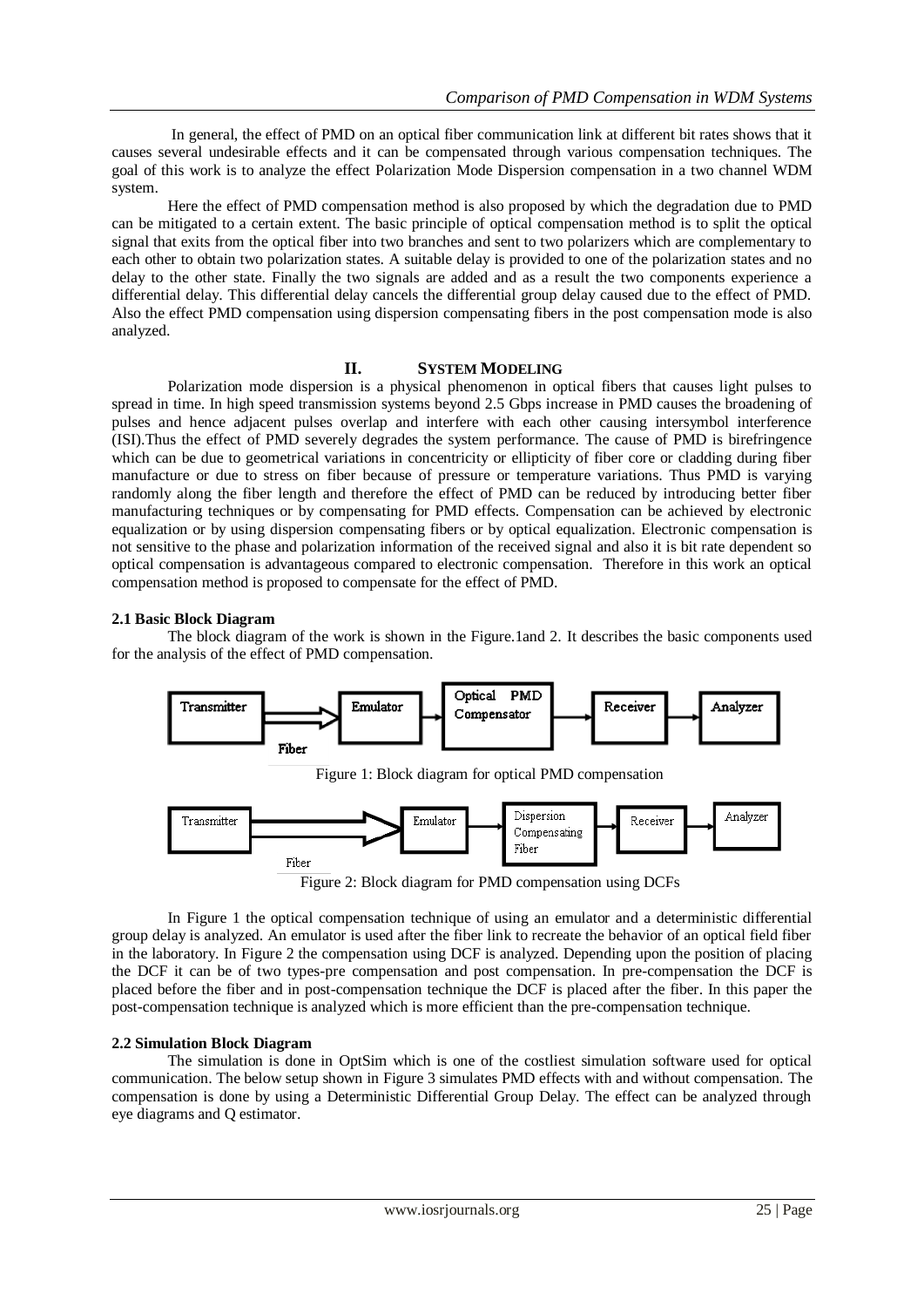

Figure 3: OptSim layout to analyze PMD compensation in two channel WDM using optical compensation



Figure 4: OptSim layout to analyze PMD compensation in two channel WDM using post-DCF

Above figures shows a two wavelength WDM system capable of transmitting 20Gbps data consisting of two transmitters and two receivers. The transmitters and receivers sections are connected by the dispersive fiber link. The transmitter section consists of data source, modulator driver, laser source and modulator. Each data source produces a pseudorandom sequence of bits at a rate of 10Gbps. So a 20 Gbps data can be send a time with two sources along the single fiber channel The output of data source is given to modulator driver which produces a NRZ (Non return to zero) format pulse train. The transmitted signal is formed by modulating the light carrier by the NRZ data source. The light carrier is generated by Lorentzian laser source at the 1548 and 1552 nm wavelength. The light can be modulated by the input signal by passing through the amplitude modulator. Amplitude modulator modulates the signal. Then the signal is passed through the fiber channel of 100km. As the signal travels through the fiber the effect of PMD affects the transmitted signal. For laboratory setup in order to recreate the time varying effect of PMD an emulator is used. The emulator rotates the state of polarization which in turn produces the differential group delay and hence the pulse broadens and signal degrades. The distorted signal is received by the receiver and is analyzed through eye diagrams. For analyzing the optical compensation shown in Figure 3, the signal emulated by the emulator is passed through a deterministic differential group delay element which splits the signal into two and provides a determined delay to one of the signal. This delay provided negates the distorted signal through the emulator and thus compensation of PMD is achieved which can be seen from the eye diagrams. Figure 4 shows the OptSim layout for analyzing the PMD compensation using post-DCF, where a suitable length of DCF is selected based on the design rule equation:

$$
L_{fiber}D_{fiber} + L_{DCF}D_{DCF} = 0
$$
\n(1)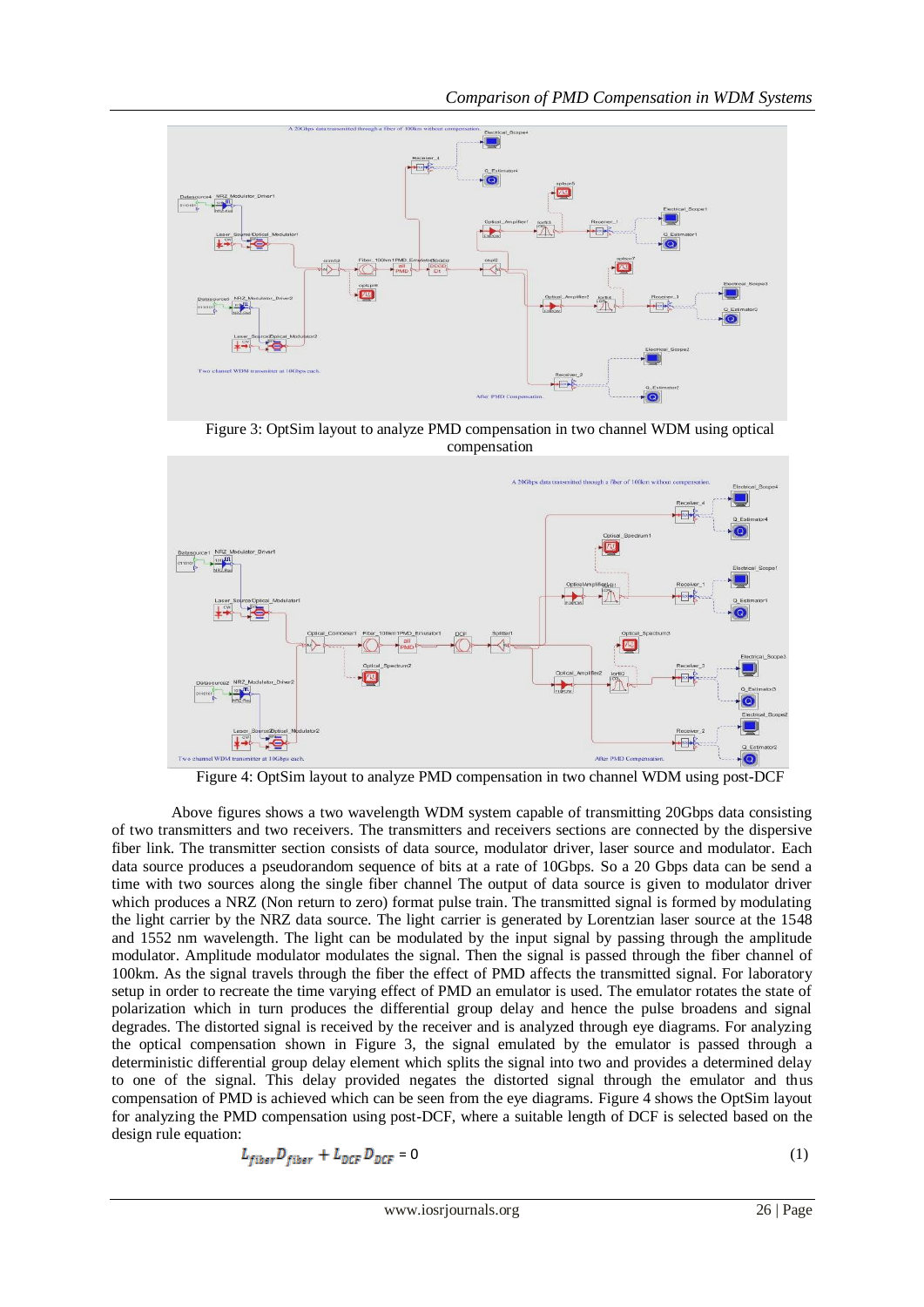where  $L_{fiber}$ ,  $D_{fiber}$ ,  $L_{DCF}$ ,  $D_{DCF}$  are the length and dispersion coefficient of the fiber and DCF respectively.

#### **III. SIMULATION RESULTS**

The effect of PMD compensation using an optical compensation technique and dispersion compensating fiber in a WD|M is simulated using OptSim 5.3. The effect is analyzed through various eye diagrams by performing parametric run. A parametric run is performed to simulate the time varying property of the emulator. The eye diagrams give the Q values at each run from which the results can be interpreted. The results of the simulations are shown below.



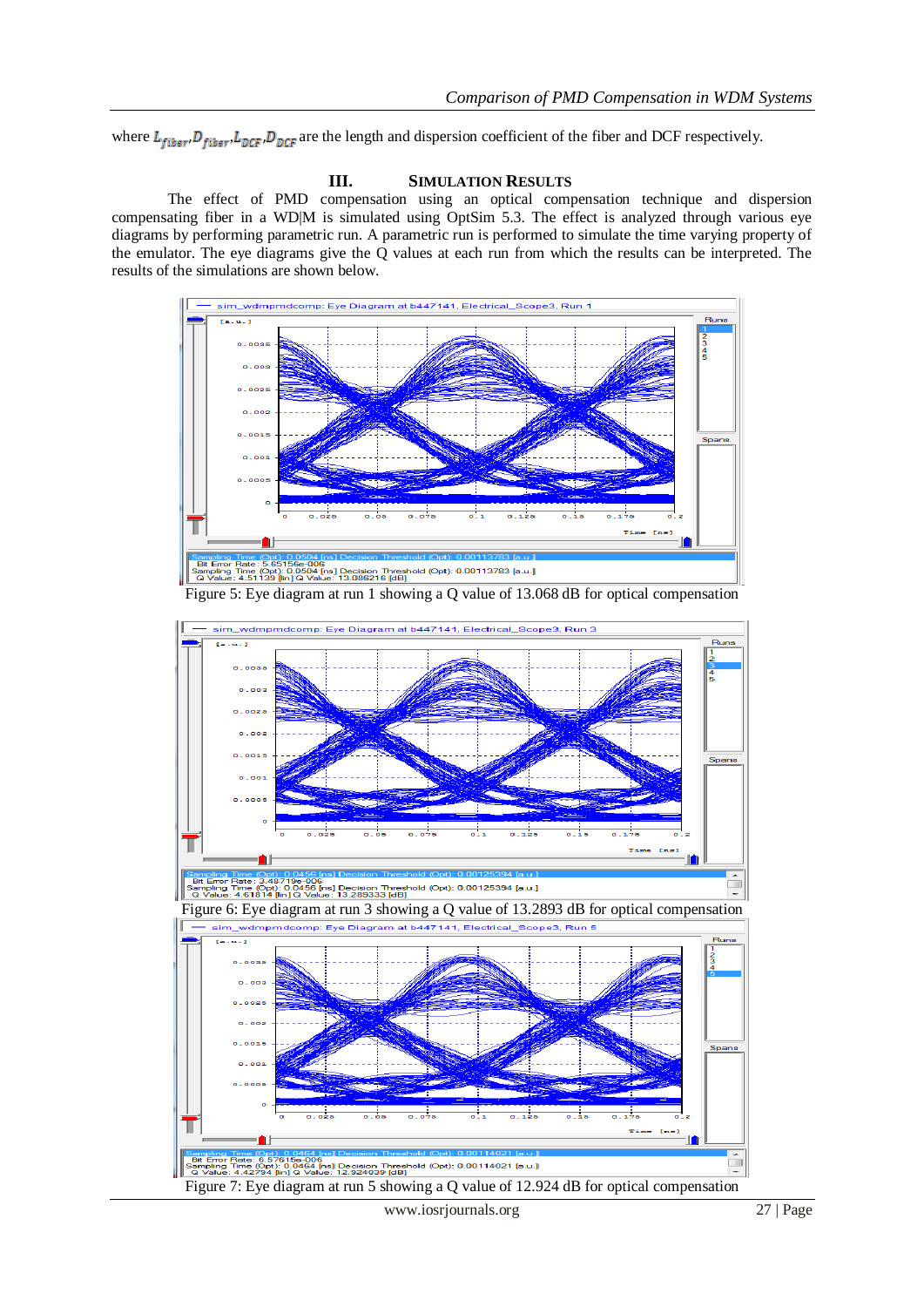

Figure 10: Eye diagram at run 5 showing a Q value of 8.940dB for DCF

Figures 5 to 7 shows the effect of optical compensation and Figures 8 to 10 shows the effect of compensation using post-DCF detected at one of the receivers. The two techniques can be compared by analyzing the Q values of the obtained results which shows a higher Q value for optical compensation technique.

The comparison of the optical compensation technique and that using post-DCF is outlined in the figure below.